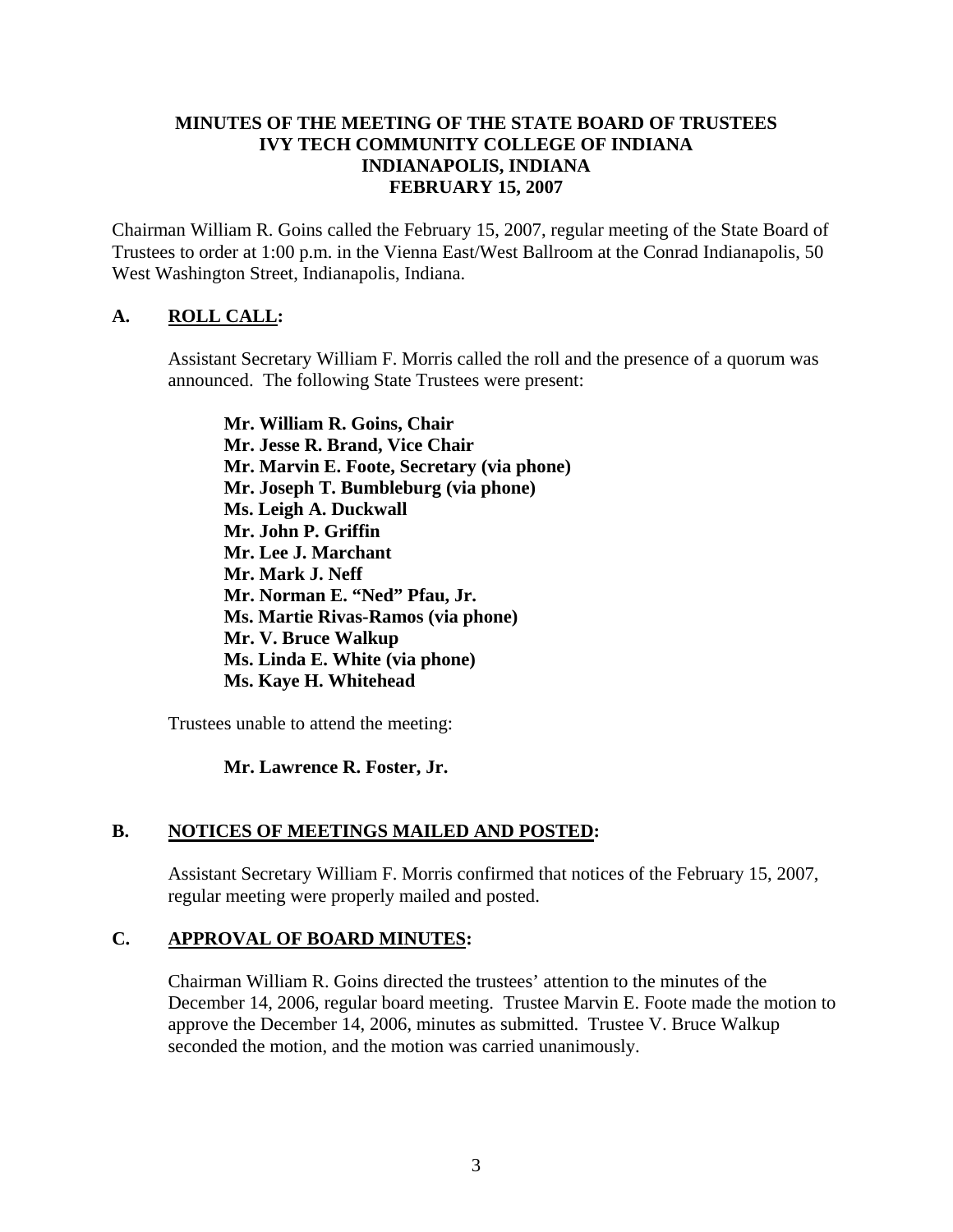# **D. STATE OF THE COLLEGE:**

Chairman Goins called on President Gerald I. Lamkin for the **President's Report.**

- President Lamkin announced that the newly created position of Vice President for Student Affairs and Enrollment Management has been filled by Dr. Benjamin Young, and he called on Vice President for Administration, William F. Morris, for a summary of this search process. Vice President Morris reminded the trustees that he had communicated with them several months ago that the College was able to combine the funding from a vacant position with a grant from The Lumina Foundation to create a Vice President for Student Affairs and Enrollment Management. We have been recruiting for the position for the last three months. Executive Vice President Dr. Carol D'Amico added that this is the first time that the College has had a position of Vice President for Student Affairs and Enrollment Management and that it complements the existing team of vice presidents. Goals for this position include reviewing how students are recruited, the enrollment process they go through, the career counseling they receive, and how they place in jobs after they graduate. Dr. D'Amico thanked Region 10 Chancellor Dr. John Hogan for spearheading the search committee. Dr. D'Amico explained that Dr. Young is currently Vice Chancellor for Student Affairs at Indiana University East in Richmond, Indiana; and he has held similar positions with community colleges in other states and he brings a wealth of knowledge from his experiences. Dr. D'Amico called on Dr. Young for comments. Dr. Young said that he is honored to be added to the Ivy Tech family and that this is a wonderful opportunity for him to contribute to an outstanding leadership team. Although Board approval is not necessary, President Lamkin asked the trustees for their support of the new position and Dr. Benjamin Young's appointment. Trustee Jesse R. Brand moved for expression of support for the position and Dr. Young's appointment, and Trustee Norman E. Pfau, Jr. seconded the motion. The motion carried unanimously.
- Reviewing future College events, President Lamkin announced that the Foundation Board of Directors meeting and the All Indiana Academic Team luncheon would be held on March 29 in Indianapolis; the Ivy Tech Day with the Pacers will be on April 1; and the next State Board meetings will be April 18 and 19 at the French Lick Resort in French Lick, Indiana.
- President Lamkin called on Region 7 Chancellor Dr. Jeff Pittman for a report on a recent event in Terre Haute. Chancellor Pittman said that the campus hosted a press conference on Monday to announce their advanced manufacturing center. Chancellor Pittman reminded the trustees that Ivy Tech Foundation purchased a building in the industrial park near the Terre Haute campus about a year ago, and the College has worked with the local employers to determine the best programming for the building. Since there is a strong advanced manufacturing cluster in the Wabash Valley and there were 1,700 job vacancies the last two years, there is a demand for training in advanced manufacturing. The campus is moving forward to meet that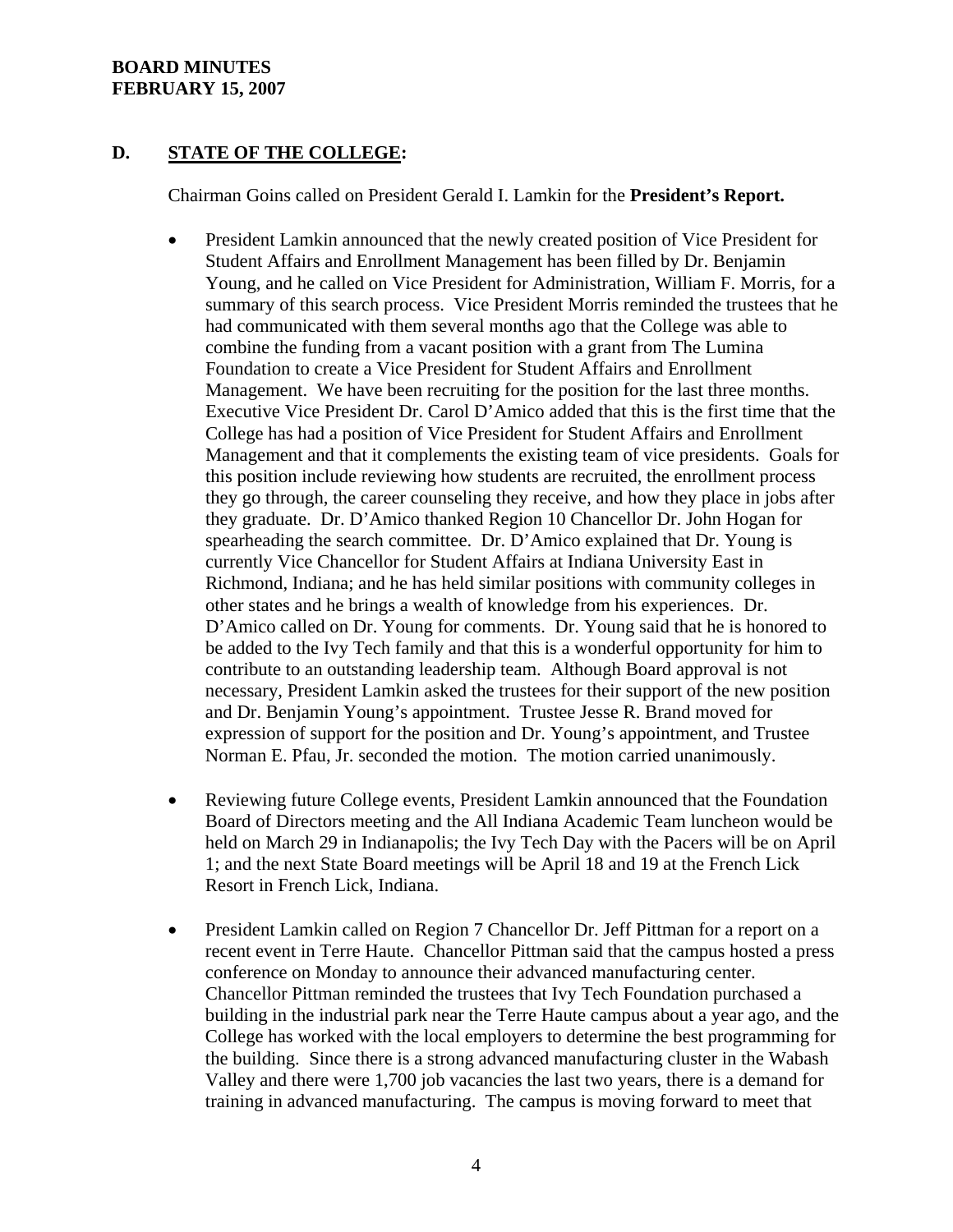demand. Trustee Walkup added that there have been several opportunities in the Wabash Valley to attract new industries, and now Ivy Tech can supply the trained workforce. He reiterated that workforce development is so important in the state of Indiana. President Lamkin added that the building was acquired without using state or federal funds.

- President Lamkin called on Region 10 Chancellor John Hogan for an update on Region 10. Chancellor Hogan said that he and Trustee Brand attended a meeting yesterday of community leaders, primarily from the manufacturing community in southern Indiana. They have a similar story about the lack of people to fill jobs in advanced manufacturing. The College is investing/partnering in an initiative called "Dream It, Do It" which is designed to widen the pipeline of individuals who want careers in advanced manufacturing. With Cummins and Honda in the Columbus region and other industries in southeastern Indiana, "Dream It, Do It" appears to be in the College's future and we have taken the lead role in that initiative. Dr. Hogan explained that the facilities and faculty will follow, but Regions 10 and 11 are working together to create a pipeline of people who are interested in getting trained for careers in manufacturing. Trustee Brand added that Chancellor Hogan and Chancellor Jim Helms from Region 11 have embraced this opportunity, which he is pleased to witness. He said that one of the biggest challenges was finding a way to have positive cooperation between Ivy Tech regions because this project encompasses two regions, but he was pleased to report that there is great cooperation between the regions. There are a lot of dedicated and selfless people in the workforce region that he has come to know in Regions 10 and 11 who have stepped forward to make this work. He is proud of the people in that geographic district in terms of the number of people who are volunteering their time and their efforts, and who will step forward by volunteering materials to make this work. They recognize the importance of this initiative for the future of this part of the world. We need to start thinking regionally instead of thinking only locally, especially concerning economic development and the future. Trustee Brand said that we have a great example of that happening in southeastern Indiana, and he is proud to be a part of this partnership.
- President Lamkin called on Director of Marketing and Public Relations Jeff Fanter for an update on marketing efforts. Mr. Fanter directed the trustees to their copies of the Report to the Community for 2006 which summarizes some of the College's accomplishments for the past year. This is being distributed to the regions around the state next week. On behalf of the regions, since the regional marketing directors are the ones who helped put together the statewide campaign, he shared the news that the College has won several national awards within the last two weeks. The television ad took a second place award among community colleges in America. The outdoor advertising billboard took first place among all colleges in America. The College viewbook, which was distributed to the trustees at the last meeting, received a merit award among all colleges in America, losing only to Arizona State, Florida State, and Northeastern. The radio ad took a merit award among the same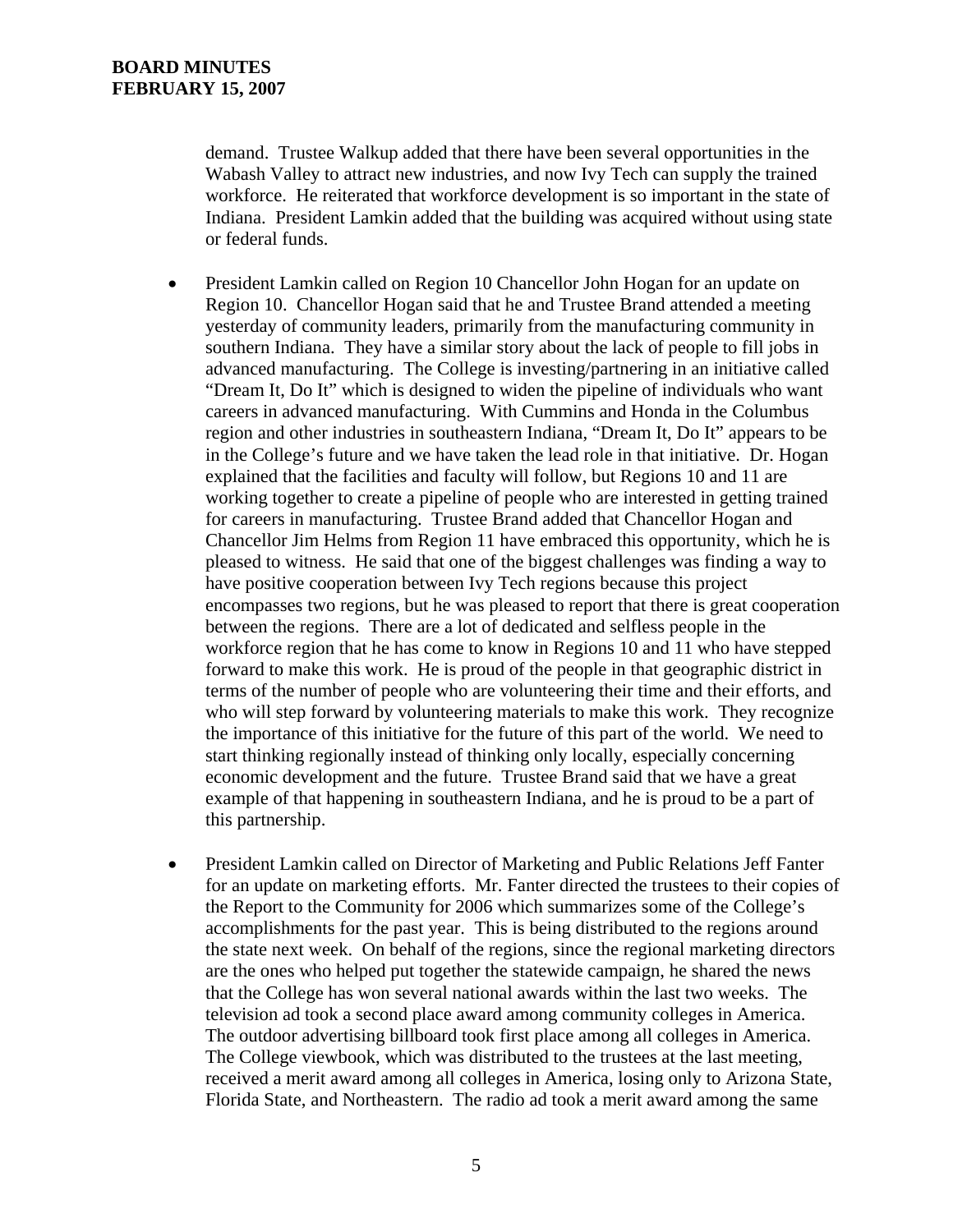audience. We are also waiting to hear the status of another radio ad and a print ad on affordability; we know we are currently in the top three in the country among community colleges, and we will find out for sure next week. Mr. Fanter said that all of the major elements of the statewide campaign that he shared with the trustees over a year ago have all won some sort of national recognition. The regions have been using those materials, so there is a consistent statewide campaign. He added that as the College moves forward with that campaign, three key audiences will now be targeted. The high school audience of 18- to 24-year-olds, the fastest growing population in the College, has been the target market for the recent campaign. That market will now be split into those groups who are ready and prepared for college and those who are not yet thinking about college. We will market to them as to why Ivy Tech can help them make that transition and why college is important. The Lumina Foundation has been working on a national campaign called "Know How to Go" which talks to young children through high school aged young adults about knowing how to go to college. We will try to "piggyback" on that idea to make Ivy Tech a number one option for them when they think about college. The third group is the adult market. With the online degree programs and other programs that are on the horizon, we have more options to market to the adult audience than we might have had in the past. This also allows Ivy Tech to compete with some of the private institutions which we have not been able to do in the past. Concluding his report, Mr. Fanter said that a video has been compiled highlighting President Lamkin's career with Ivy Tech. This video is being shown at various regional recognition events for the president. Another video will be prepared for a retirement event on April 22, and Mr. Fanter said he would share the new video with the trustees during the April Board meeting.

• President Lamkin said that we are in the middle of the Indiana Legislative Session, and he called on Vice President for External Affairs Jeff Terp for an update. Vice President Terp said that February 26, 27, and 28 are important dates because those the last days for either second reading, amendments, or third reading. He is hopeful that many of the 121 bills that we are currently tracking in the legislature will be removed from our tracking list because they will be considered dead at that point. He noted that House Bill 1001 is our top priority because it is the budget bill. He said he expects the budget bill to come out this afternoon and that the Ways and Means Committee will meet tomorrow and discuss the proposed budget bill; amendments and voting will occur on Monday. This timeline is earlier than in previous sessions, and the schedule is still subject to change. Another bill we are tracking is House Bill 1301 which is the Ivy Tech statute correction bill. This bill passed the House 91 to 3 and is now in the Senate to be carried by Senator Theresa Lubbers. Another bill being tracked is Senate Bill 577, the Hoosier Hope Lottery Franchisement bill which relates to the resolution approved by the trustees at the December meeting. The bill has been changed, and Senator Luke Kenley has joined in the drafting of this bill. At a press conference this morning, Senator Kenley had the bill assuming \$1 billion in revenue which would be raised by franchising the lottery. Of that \$1 billion, \$600 million would go into a faculty/economic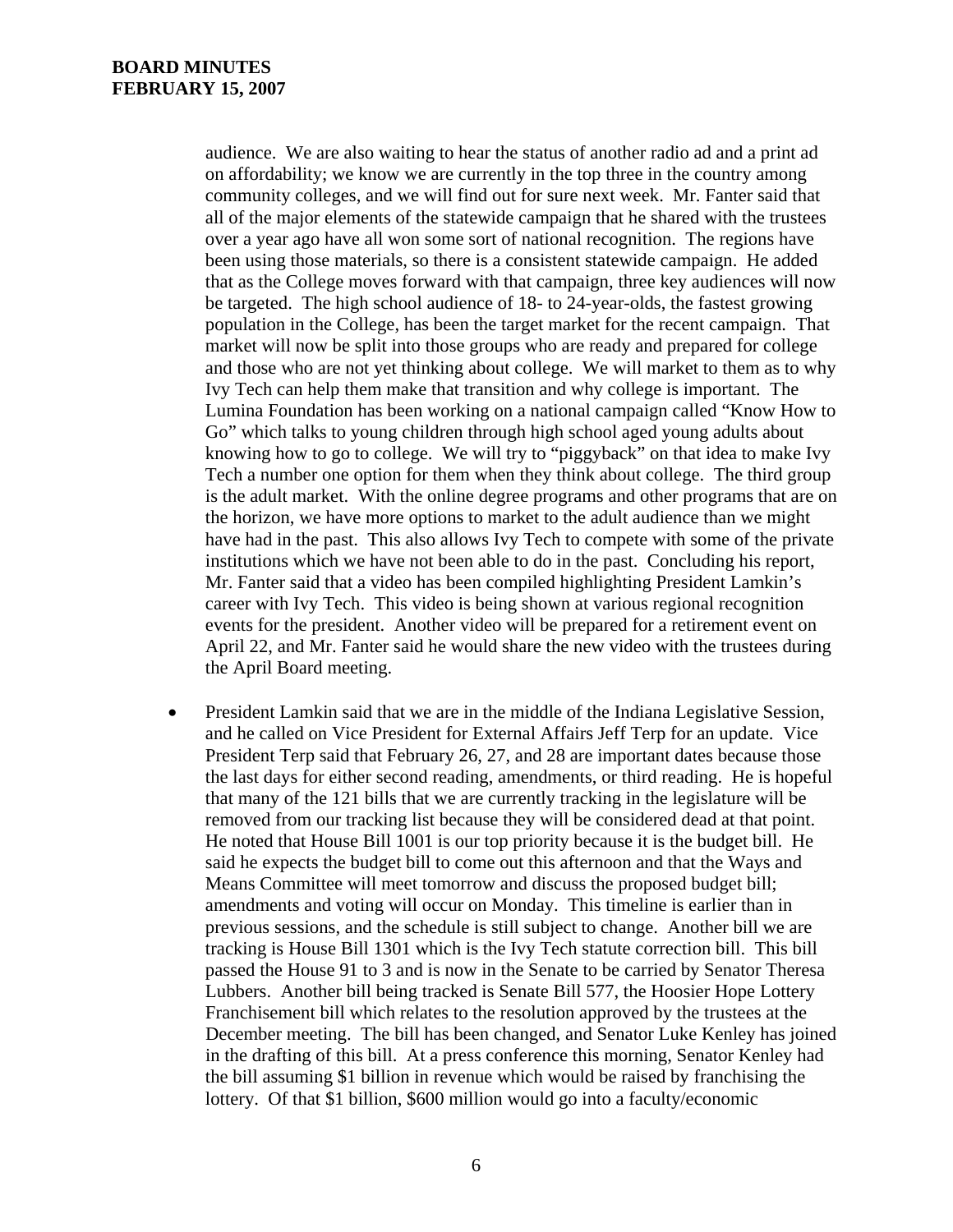development fund, predominantly focusing on key positions in the state universities: life sciences, bio manufacturing, advanced manufacturing. It is intended to train Hoosiers in the effort to eliminate "Brain Drain." The remaining \$400 million would go into a scholarship fund. Senator Kenley wants every high school in the state to be guaranteed at least one scholarship and the remaining scholarships would be need and merit based. The first \$600 million would be spent over 30 years according to the current draft, and the \$400 million would go into a trust fund where only the interest could be accessed. Anything over \$1 billion in the bill would go towards pension relief in the state. Other bills being tracked are House Bill 1256 which mandates that state colleges and universities form a diversity commission that includes legislators. House Bill 1258 mandates that faculty members serve on Ivy Tech's State Board. House Bill 1311 is a sales tax exemption for college textbooks, which Vice President Terp believes will be included in the budget bill. House Bill 1587 would mandate that once a student starts college at Ivy Tech or a four-year institution in Indiana, the tuition cannot increase during the lifetime that the student attends the school. He does not believe this will pass the House or Senate. This bill has ramifications for Ivy Tech as many of our students are here five or six years and this would guarantee that their tuition would not increase the entire time they are here. There are also a couple of bills from the Commission for Higher Education being monitored, in addition to a College Head Start bill that would help clarify some of our 1347 payment programs. House Bill 1757 would mandate that at least two legislators serve on this Board. There are many bills being tracked, and we should have a better understanding after February 28 as to what has passed each House and what is alive. The chancellors are actively assisting this year by setting lunches or dinners with their delegations so we can reaffirm relationships. We were to have our student day at the legislature this year on February 13, but that was postponed due to the weather. We were going to have a record number of students—over 300—coming to the legislature to learn more about it. We had also invited all the delegation to join our students for lunch in the Rotunda at the State House. This event will be rescheduled, and trustees will be invited once the date has been set.

• Concluding his report, President Lamkin thanked the chancellors and other staff for their cooperation in dealing with the inclement weather by closing campuses. He said that the safety of our students comes first. Chairman Goins thanked the staff for their efforts in notifying the students early so they did not have to risk hazardous travel.

Chairman Goins also welcomed Dr. Young to the Ivy Tech family and said that he knows Dr. Young will come on board running.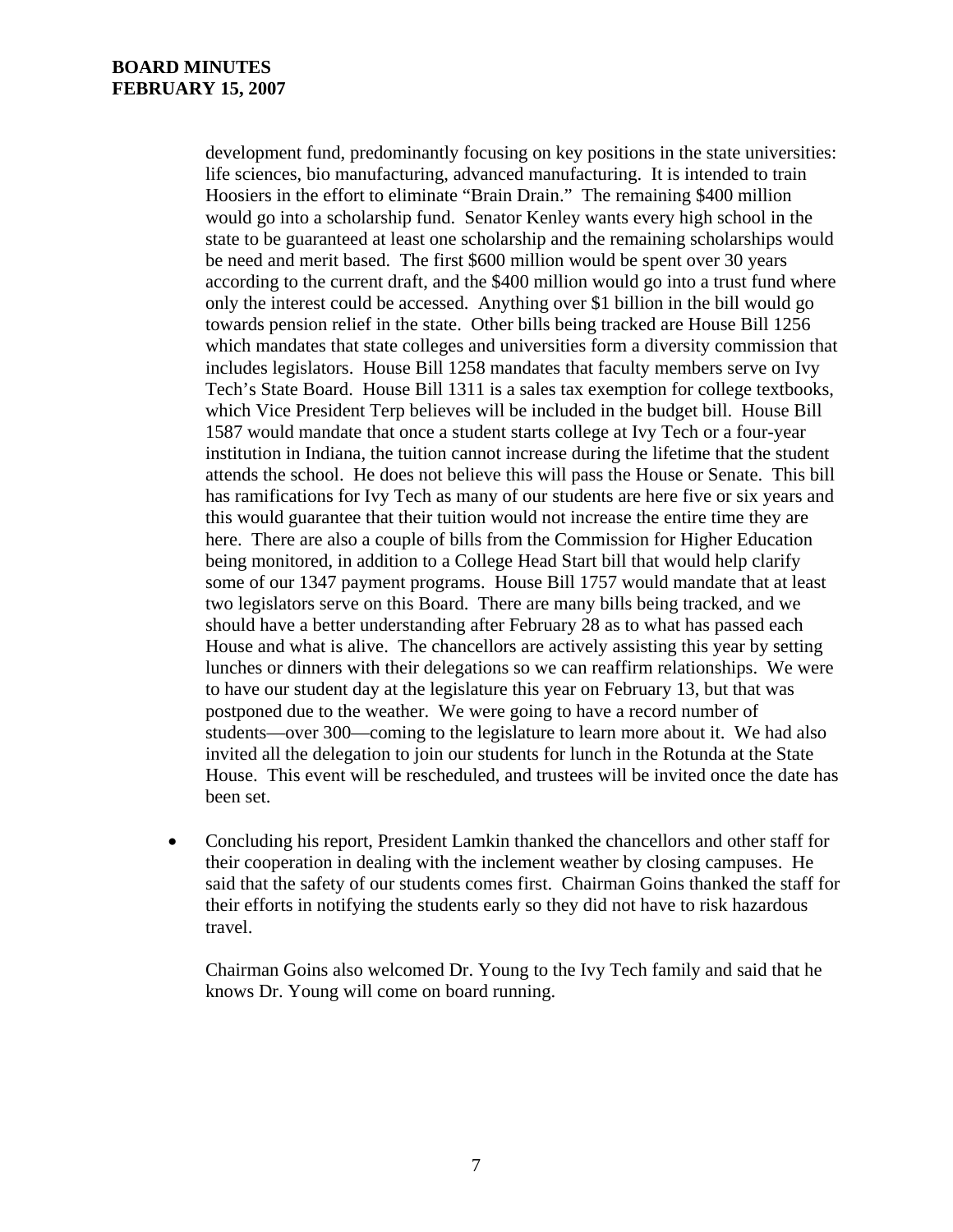# **E. TREASURER'S REPORT:**

Chairman Goins called on Bob Holmes, Vice President for Finance/Treasurer, for the **Treasurer's Report**.

• Treasurer Bob Holmes said that we are past the halfway point of the 2006-07 fiscal year. Through January, total revenue is up \$17 million from last year. Additional student fee revenue accounts for \$14.7 million of the increase. State appropriations revenue is up about \$3.2 million for the year. Miscellaneous and other revenue has actually decreased from last year as improved investment earnings are offset by decreases in overhead recovery, insurance refunds, and other miscellaneous revenue. Total expenditures by comparison are up by \$9 million. About \$8.9 million of the total expenditures is in salary and fringe benefit costs resulting from the 3 and 4 percent salary increases and the additional faculty and staff added this year. Vice President Holmes noted that he had addressed the biennial budget with the trustees during the Joint Committee Meeting earlier today, and he invited all trustees to attend the 2007-08 budget hearings on March 16 and 23, 2007, in the President's Board Room at the North Meridian Center in Indianapolis. Vice President Holmes called for questions, and there were none. Trustee Mark J. Neff moved that the Treasurer's Report be approved. Trustee Walkup seconded the motion, and the motion carried unanimously.

Chairman Goins encouraged the trustees to attend the budget hearings because they are informative and beneficial.

# **F. COMMITTEE REPORTS:**

**Item 1** Reporting for the **Executive Committee**, Chairman Goins reported that no Executive Committee has been held since the Board last met.

> Chairman Goins called on Trustee Brand to present **Resolution Number 2007-1**. Trustee Brand explained that, due to the resignation of John R. Thomas, MD, the Region 3 Board has nominated three candidates to fill the vacancy. Trustee Brand made the motion to approve **Resolution Number 2007-1, Appointment of a Regional Trustee, Region 3** appointing Mr. John A. Nigro, Jr. as a regional trustee for Ivy Tech Community College of Indiana – Region 3, representing commerce. Trustee Marvin E. Foote seconded the motion, and the motion carried unanimously.

**Item 2** Chairman Goins called upon Trustee Norman E. Pfau, Jr. to give the **Budget & Finance Committee** report. With the Board fully apprised of the proposed resolution, Trustee Pfau moved that **Resolution Number 2007-2, Approval of Contract Award for Food Services at Region 8** be approved. Trustee Walkup seconded the motion, and the motion carried unanimously.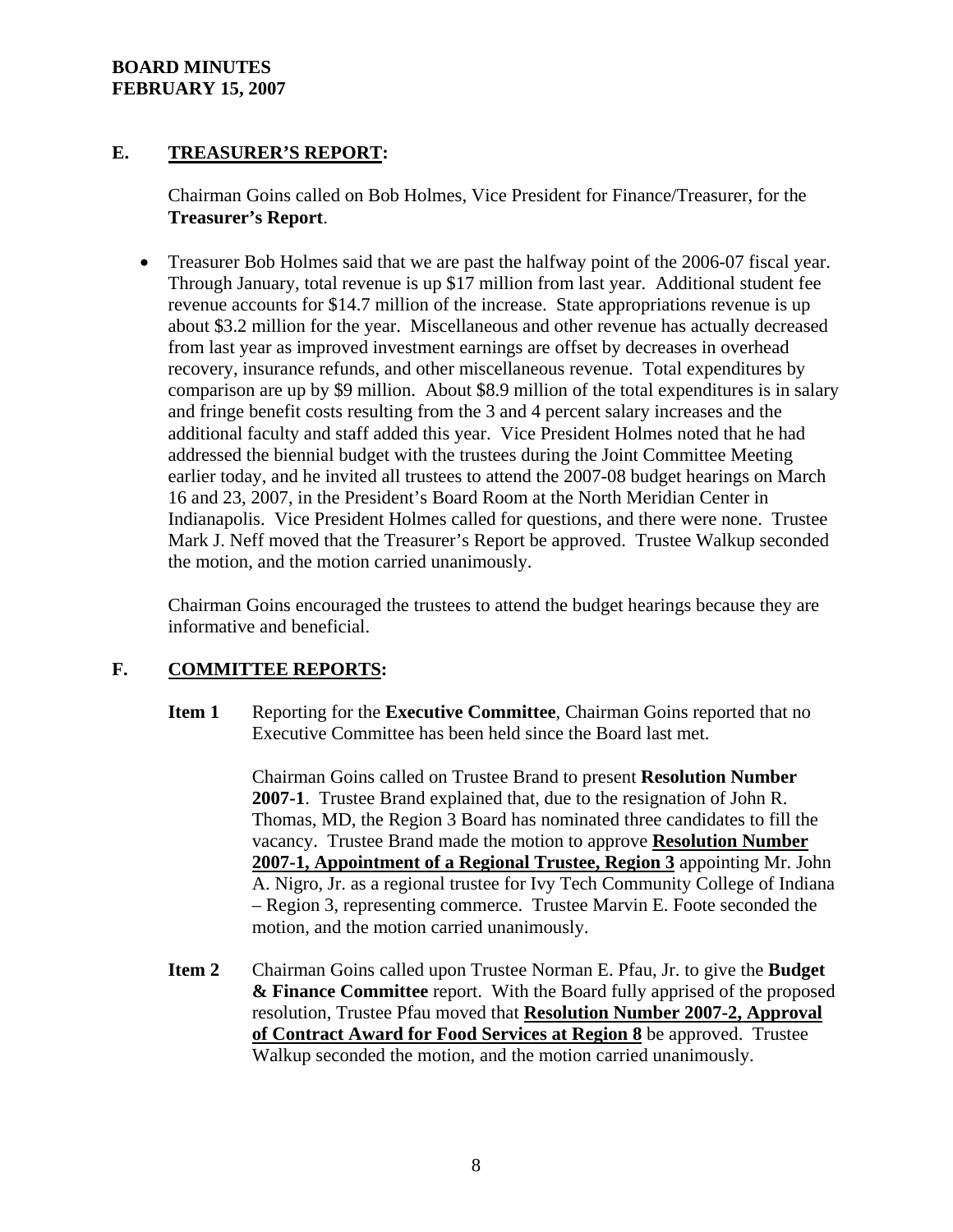- **Item 3** Chairman Goins called upon Trustee Lee J. Marchant to give the **Planning & Education Committee** report. With the Board fully apprised of the proposed resolution, Trustee Marchant moved that **Resolution Number 2007-3, Approval of New Programs** be approved. Trustee Joseph T. Bumbleburg seconded the motion, and the motion carried unanimously.
- **Item 4** Chairman Goins suggested that the Board consider the following 2 resolutions as a single consent action since both had been thoroughly discussed with the entire Board in the Joint Committee meeting earlier this morning. With the Board fully apprised of each proposed resolution, Trustee John P. Griffin moved that the 2 resolutions be adopted. Those resolutions are delineated as follows:

#### **Resolution Number 2007-4, Approval to Purchase 0.196 Acres of Improved Land at 607 Colonial Avenue in Evansville, Region 12**

#### **Resolution Number 2007-6, Approval to Exercise a Two-Year Renewal Option for the Valparaiso Center, Region 1**

Trustee Pfau seconded the motion to approve the above 2 resolutions, and the motion carried unanimously.

At this time during the regular meeting, Chairman Goins called a public hearing for the consideration and awarding of a Public Works contract. Trustee Griffin moved that Resolution Number 2007-5 for the awarding of a contract for the demolition of part of the Fall Creek Expansion buildings in Indianapolis be approved. Trustee Foote seconded the motion. Chairman Goins asked if anyone in attendance had anything to present to the Board regarding this Resolution, and no one came forward. Chairman Goins called for a vote to approve **Resolution Number 2007-5, Approval to Demolish Part of the Fall Creek Expansion Buildings in Indianapolis, Region 8**, and the motion carried unanimously.

President Lamkin introduced Mr. Mike O'Rourke, President of O'Rourke Wrecking Company. Mr. O'Rourke said that his company travels the country performing demolition work of this type. He said they have tracked the Ivy Tech project for some time and they are pleased to have been selected as the firm to perform the demolition for Ivy Tech. He assured the trustees that the project would be done expeditiously and safely.

**Item 5** Chairman Goins called upon Trustee Mark J. Neff to give the **Audit Committee Report**. Trustee Neff said there were no action items to be brought forth at this time.